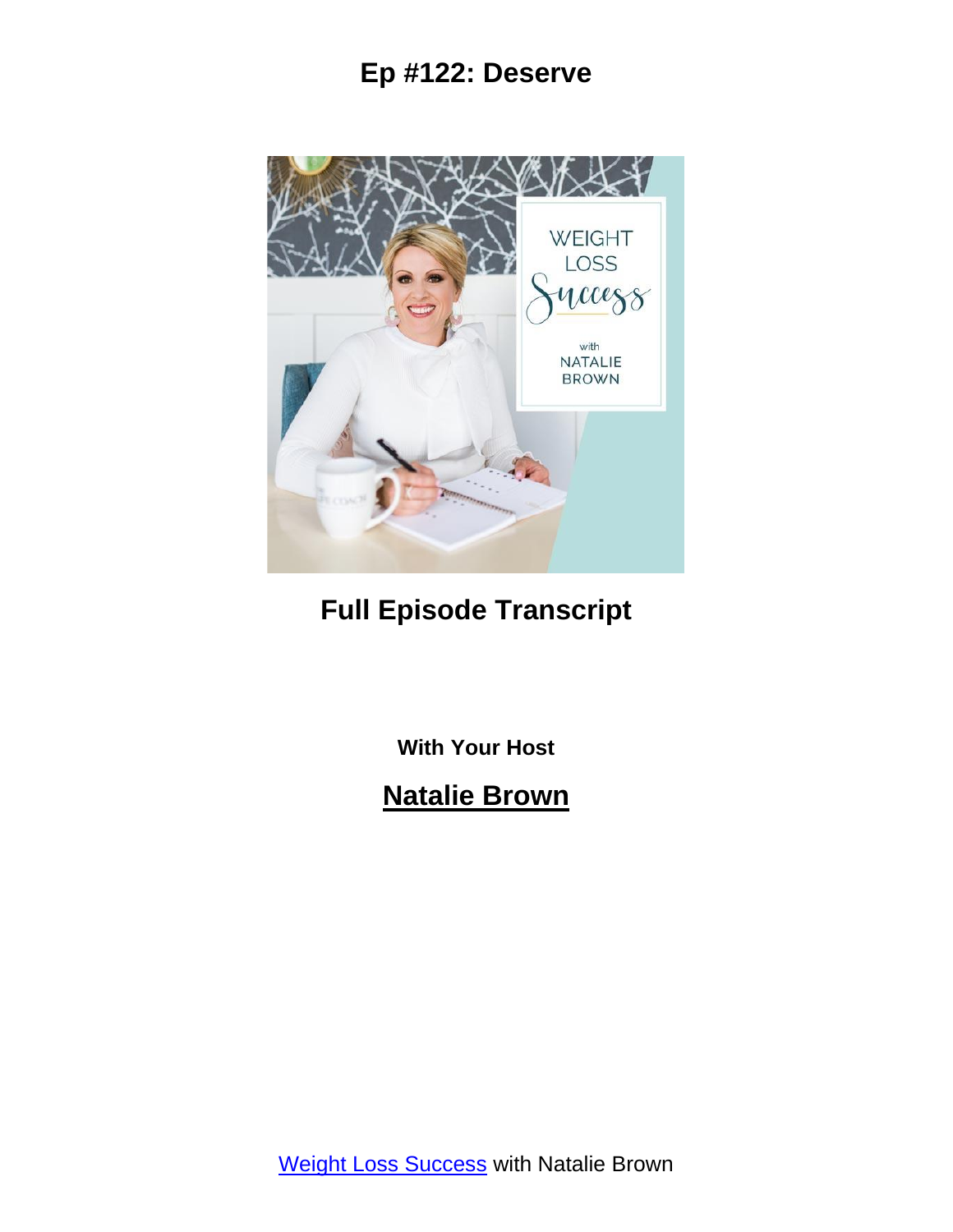This is *Weight Loss Success,* with Natalie Brown, episode 122.

Welcome to *Weight Loss Success* with Natalie Brown. If you're a successful woman who is ready to stop struggling with your weight, you're in the right place. You'll learn everything you need to know to lose weight for the last time in bitesize pieces. Here's your host, certified life and weight coach Natalie Brown.

Hey, everybody, this week's episode ended up being a little PSA about what you deserve. This has really been on my mind because I hear it so often from my clients. So, I really wanted to address it directly and concisely. The definition of deserve is to do something, or have, or show qualities worthy of reward or punishment.

We've given specific foods the role of that reward in our lives when we feel we have had a good day or we've done well in our jobs, we've fulfilled responsibilities like parenting, completed a project, achieved something we were working toward, gotten through something hard. Or even ironically if we have followed our eating plan precisely. We choose to eat certain foods as a reward. I didn't say we choose to eat, period, because we don't choose to just eat anything. We don't choose roast chicken and veggies as that reward food. We don't choose celery sticks as that reward food.

We choose one of our 'forbidden' foods or a 'naughty' food or a 'cheat' food because those foods feel extra pleasurable in the moment. Sugar is fun, it releases dopamine. That feels good. It tastes good. And we've been conditioned to see these things as rewards based on how we were raised and what we were socialized to believe constitutes a reward. Your parents didn't say, "Let's go grab some apples from the store and eat them together to celebrate your graduation or a job well done at your piano recital." It was ice-cream.

Give me a break, give me a break, that is not the slogan of Green Giant frozen veggies. The break or relief you get is due to the dopamine the Kit Kat brings. The slogan is not steak satisfies, it's Snickers. You didn't grow up seeing commercials with happy, laughing, beautiful people roller skating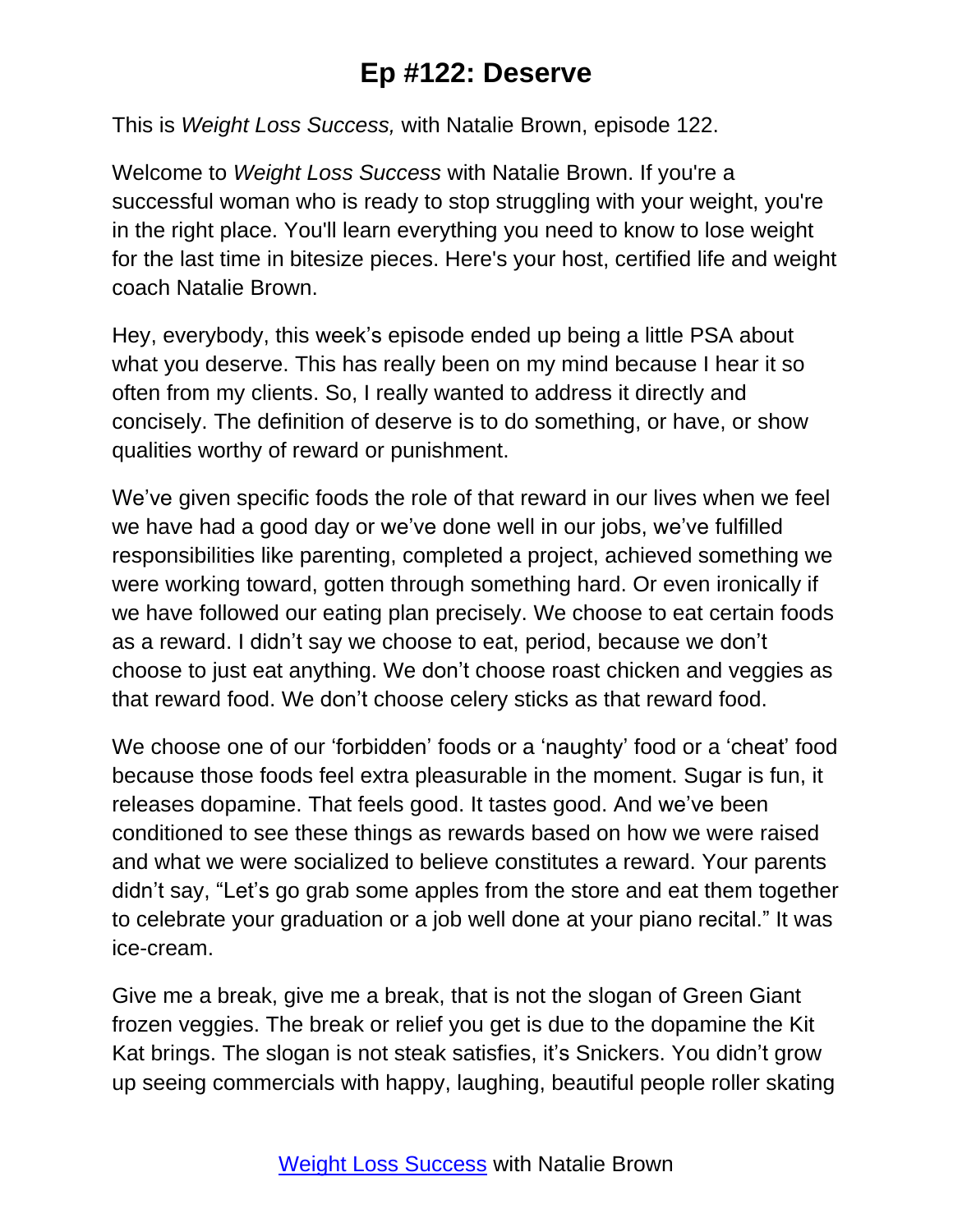along the boardwalk with their friends having fun while they drink ice cold bottles of water, it was Coca Cola.

We look for these extra pleasurable foods as rewards especially since what has led up to the reward is usually more on the pain side of things, the practicing, the stress, the preparation, the planning, the time invested, the struggle, the resistance, the white knuckling. We are looking at a way to balance that pain out.

Our brain and body are always trying to strike a balance between pleasure and pain. Which is why it feels so good to get some dopamine and other feel good neurotransmitters flowing by eating a sugary food after a long week of work, or a big push to complete a project, or a week of hardcore depravation as you struggle to stick to your eating plan. The norepinephrine levels, the cortisol levels have just been pushing higher and higher pain throughout the week. And as a result, our brain searches for a way to bring it down with pleasure and eating sugar is a pretty fast way of doing just that.

So, we think ice-cream, and candy, and soda, and fill in the blank with whatever food is a reward to you, and it does feel like a reward as the pleasure chemicals rush in. And even based on the definition of reward which is a thing given in recognition of one's service, effort or achievement, it fits. Anything given in recognition can call into this category. But what I want you to consider is if the food you consider a reward is rewarding, meaning does it provide satisfaction? Is it gratifying?

The definition of gratify is to give pleasure or satisfaction. The definition of satisfaction is fulfilment of one's wishes, expectations or needs, or the pleasure derived from this. By those definitions you might say, "Well, yes, it gives me pleasure and it fulfills a wish for something sweet, or tasty, or fun." But I think you might notice some dissonance here too because you also have a wish to be able to move around in the world in your body the way you want to. You also have the expectation that you will be able to feel strong, and healthy, and free in your body.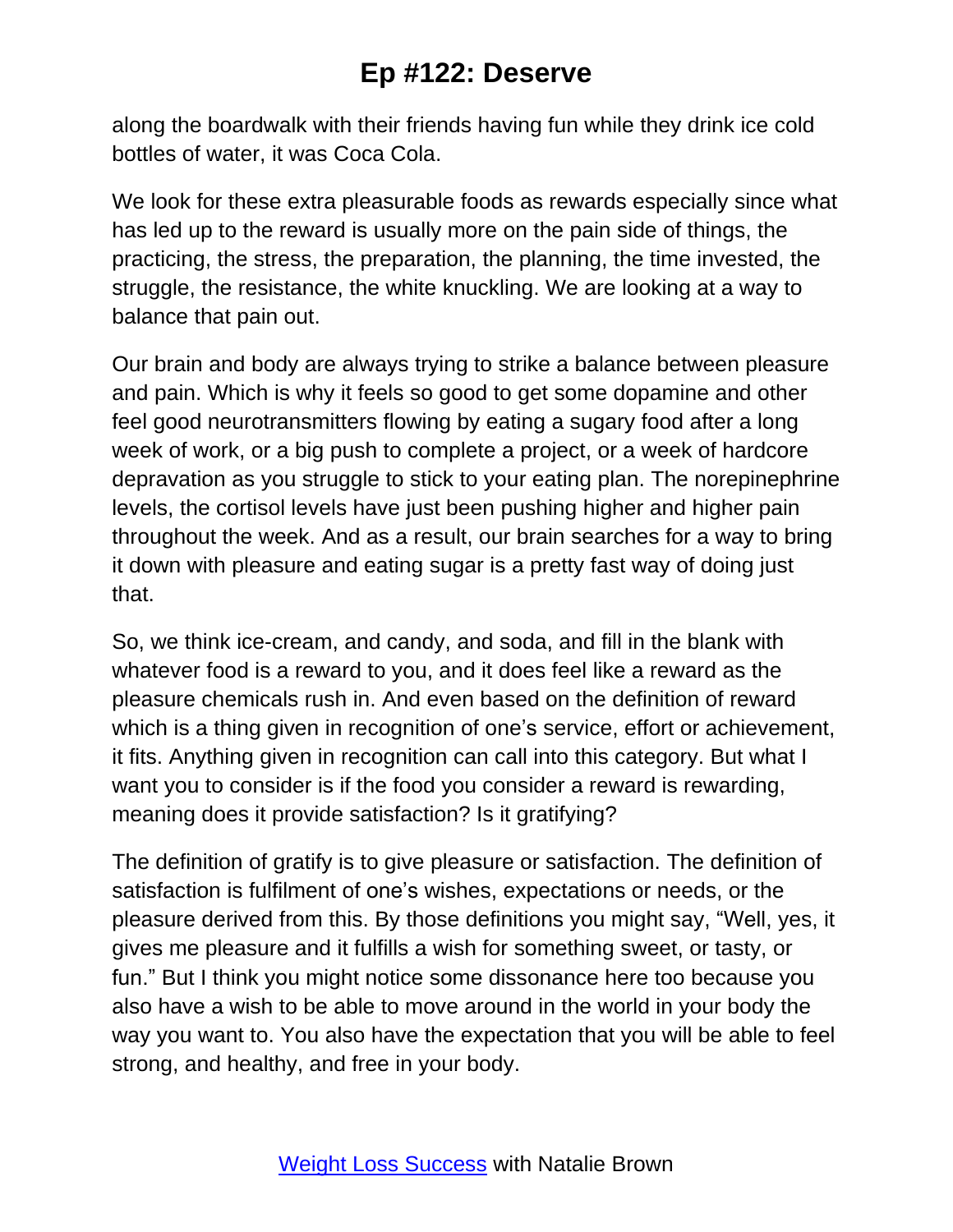You also have the need to take care of you now for your future. You also have the desire to honor and respect yourself and your accomplishments inside of you without needing outside validation. So, here's a definition I want you to pay attention to and think hard about. To fulfil means to gain happiness or satisfaction by fully developing one's abilities or character. If we boil this down, to feel rewarded means you fulfil your needs and gain happiness by fully developing your character or abilities. Ice-cream will not do that for you. Snickers can't do that for you. Coke won't do that for you.

Those foods you think are rewarding you, they aren't, not if we think beyond this moment. We are not after gaining momentary happiness only. We are not working toward fulfilling our needs in this moment alone. This taste experience will not fully develop our ability to take care of ourselves or ride the waves of emotion, or give ourselves the love we need. This food reward will not develop our character. When we say, "I deserve this", we are actually using the punishment version of the definition of deserve, do something, or have, or show qualities worthy of reward or punishment.

Because when you eat foods for reward that don't align with or serve your health goals, when you eat crap to celebrate you eating well all week, when you overeat beyond fullness with disregard for your body because damn it, you deserve it. You're punishing yourself, not rewarding yourself. This is not to say that ice-cream, Snickers, Kit Kats, Coke, whatever else is in this reward food category for you is off limits or is always punishing. But if how you are using it does not feel rewarding to you, or your body, or your future, it just might be.

It's worth a closer look if the reward you are telling yourself you deserve is actually a punishment. This speaks to your relationship with you because when we come from love, when we believe we deserve health, and peace, and freedom, we just do differently for us. We see different things as rewarding. We reward ourselves by honoring and valuing our accomplishments and our achievements and we see and then we acknowledge our progress. If what you think you deserve is being overfull of sugar that's something that should give you pause.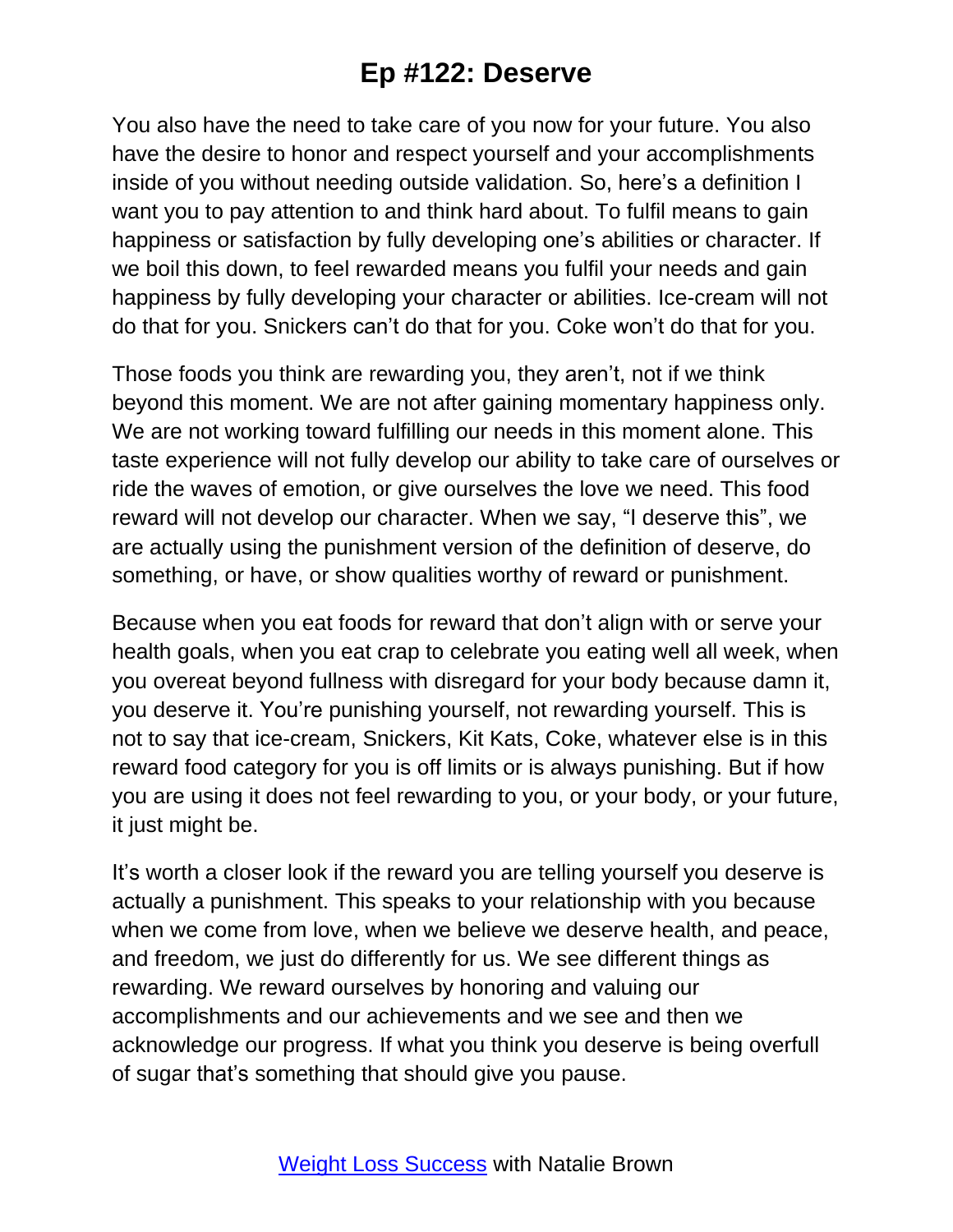You don't deserve to feel bloated, tired and ashamed because of what you tell yourself you deserve. What you deserve is actually something different than temporary pleasure. You deserve to give yourself recognition for your efforts, to notice your achievements, even if it's just getting through your week or getting through a day. You deserve to go to sleep at night proud and having made aligned choices that serve your growth.

You deserve to recognize and honor your body's need for rest in ways that truly provide it so that you don't have to rely on food to try and accomplish that impossible task. You deserve to feel the freedom in your mind and body that comes from riding the waves of discomfort instead of eating to escape them. You deserve to feel the happiness that comes from making commitments to yourself and keeping them. You deserve the satisfaction of knowing what you really want and letting nothing get in the way of you going after it.

You deserve compassion and kindness every minute of every day no matter what your choices, so that you don't need relief in the form of food to get a break from your own self-judgment. So, I want you to ask yourself, what do I believe I deserve and is the reward I'm choosing what I deserve? Does it feel rewarding? Do I feel rewarded? Think beyond the moment of eating it till later and answer the questions again.

If your answers don't match up with what you believe you will eventually deserve or the reward you think you'll choose in the future when you love yourself and you value yourself a little more. How might you begin to take steps toward that ultimate outcome? What might be the next step on the path to that future for you right now?

Okay, everyone, if you want some help with figuring out that path, if you would like some support as you go through this process that is what my Love First Weight Loss program provides. The tools support and practice you need to learn how to take care of you the way you deserve to be taken care of, without having to wait until you lose the weight to be worthy of that care. Head to itbeginswithathought.com/apply to get on the waitlist. Doors open in July for my August group, so I'll see you soon.